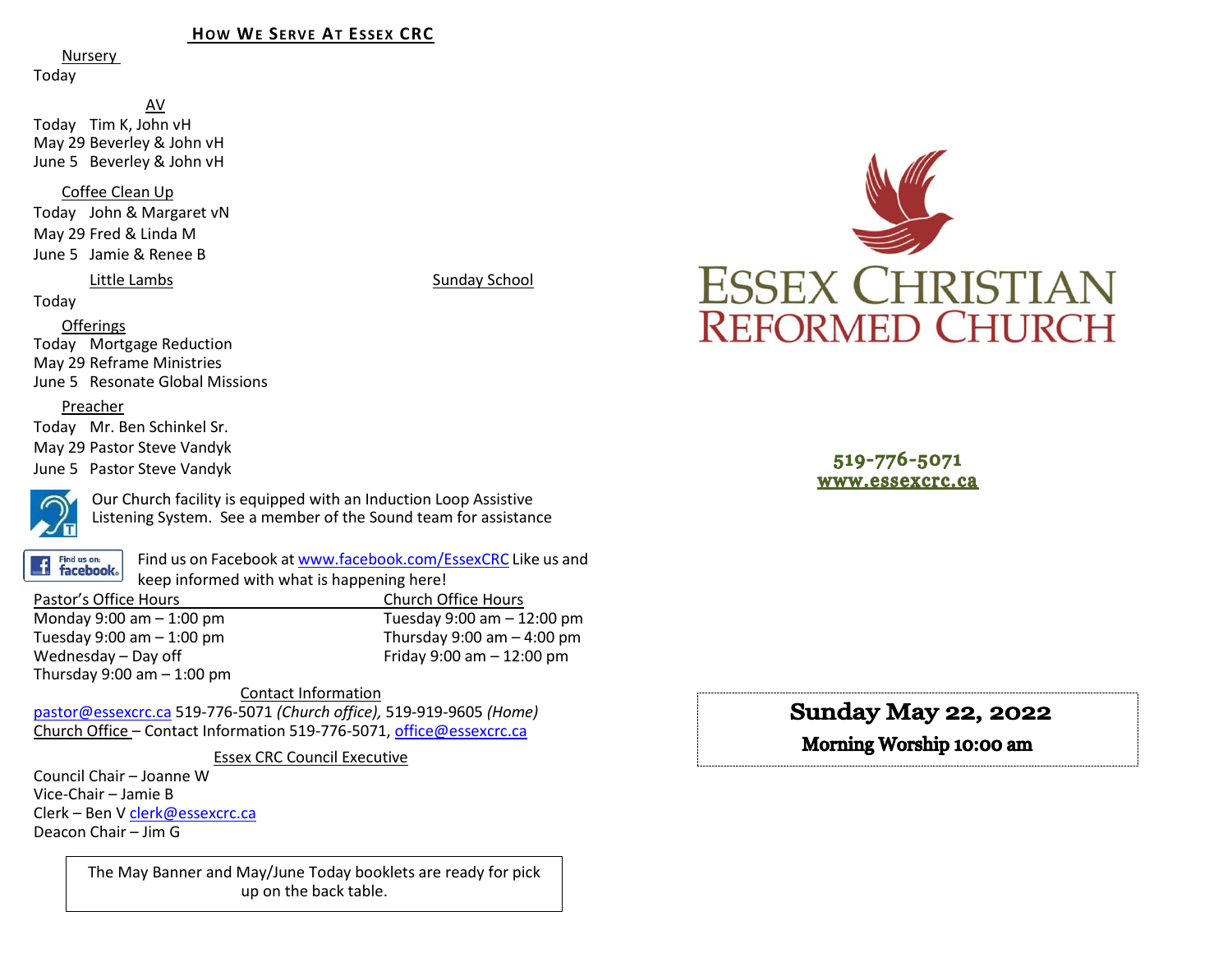#### **SUNDAY MAY 22, 2022**

Welcome to everyone either here in-person or online to our worship service this morning. Do plan to stay and enjoy a cup of coffee with us in the fellowship hall.

# Our Church Family

Please keep the S Families in your prayers as Andrea's dad, John K passed away on Monday, May 16<sup>th</sup>. Funeral services were held on Friday May 20<sup>th</sup> at the Wyoming Christian Reformed Church and Tina W, Ruth S sister passed away on Wednesday, May 18th. Funeral arrangements to follow. Keep those family members and friends in prayer as they endure with various health issues **Jack D**, **Lea H, Anna R, Gerry S, Doris V, Wilma W, Johanna W** along with our elderly in care homes or those receiving extra support (**Pete & Betty A**, **CoryB**, **DinyK, Nick KSr,John O**and **AnnaP**.

# BIRTHDAY GREETINGS

Congratulations to Erik W (Tues), Lea H (Wed) & Jean K (Thurs). May the Lord bless you!

What is Happening This Week

10:00 am – Sunday Morning Worship with Mr. Ben Schinkel Sr. in-person or online at Facebook/Essex CRC. Pastor Steve Vandyk is away on a Classical appointment in Wallaceburg, ON.

Youth Year End Celebration – 5:00 pm

Safe Church Meeting – Tuesday at 7:00 pm

Council Executive - Wednesday at 6:15 pm

Elders – Wednesday 7:00 pm

Deacons – Wednesday at 7:00 pm

Next Sunday May 29, 2022

.

10:00 am – Sunday Morning Worship with Pastor Steve Vandyk in-person or online at Facebook/EssexCRC.

#### JOIN US FOR A POTLUCK LUNCH!

The Reach In and Reach Out Committees will be celebrating the conclusion of our first Connection Corner group study with a Potluck Lunch and you are invited. Join us following the morning service on **Sunday June 5th**. Please bring a cold lunch item (sandwiches, veggies & dip, meat and/or cheese tray, salad) or a dessert or both! Getting together and sharing a meal is one of the ways we can connect as Brothers & Sisters in Christ. We look forward to seeing all of you!

# Weekly Offerings

Today's offerings are for the **FINANCIAL MINISTRY PLAN** and **MORTGAGE REDUCTION** 

May 29 offering is for Reframe Ministries. The good news of the gospel is for all people! Around the world, the CRC is working through ReFrame Ministries to share the gospel with people like Miriam and Maureen, two women from different parts of the world who have similar stories of broken marriages and God's healing restoration.

### CHANGE-4-LIFE

We hope you are filling your baby bottles with your spare change. This money will be used to help support couples and women who are facing an unplanned pregnancy. Counselling and assistance are available from the Melo Clinic and Pregnancy Centre in Leamington and Windsor. Bring back your bottle on Father's Day June 19. See a Deacon for more information.

#### JOIN US IN PRAYING FOR SYNOD 2022

Synodical delegates, church leaders, and CRCNA members across the continent are praying for Synod 2022. Please join us! Prayer gatherings for synodical delegates are scheduled for May 11 and May 25. We will post prayer guides on the Network each time so that you can pray with us at a time that works for you as families, individuals, church councils, small groups, and others. Need some prayer points to pray through now? Find the April 27 prayer guide at [https://network.crcna.org/prayer/prayer](https://network.crcna.org/prayer/prayer-guide-synod-psalm-13)[guide-synod-psalm-13](https://network.crcna.org/prayer/prayer-guide-synod-psalm-13)

#### ASCENSION DAY: JESUS NOW IN HEAVEN

Check out the new kids' devotion at [www.kidscorner.net](http://www.kidscorner.net/) In Acts 1, we read about the last moments of Jesus' time on earth. He told his disciples what he wanted them to do next, and then he left. Why did Jesus have to leave? What could be good about Jesus going? Listen now at kidscorner.net and check out all the new content.

Faith Practice Reflection Tip - Reflection and Discussion Starter—the Practice of Prayer: Read Mark 9:14-24 and ponder or discuss the following questions. This father's utterance, "I do believe; help me overcome my unbelief!" is an honest prayer. He's not trying to impress Jesus; he's asking Jesus to meet him where he is. In what areas of your faith do you experience doubt? How is doubt handled in your church family? Is there room for people to experience both belief and unbelief as they grow in faith? (For more on faith practices from Faith Formation Ministries, visit bit.ly/FaithPracticesProject)